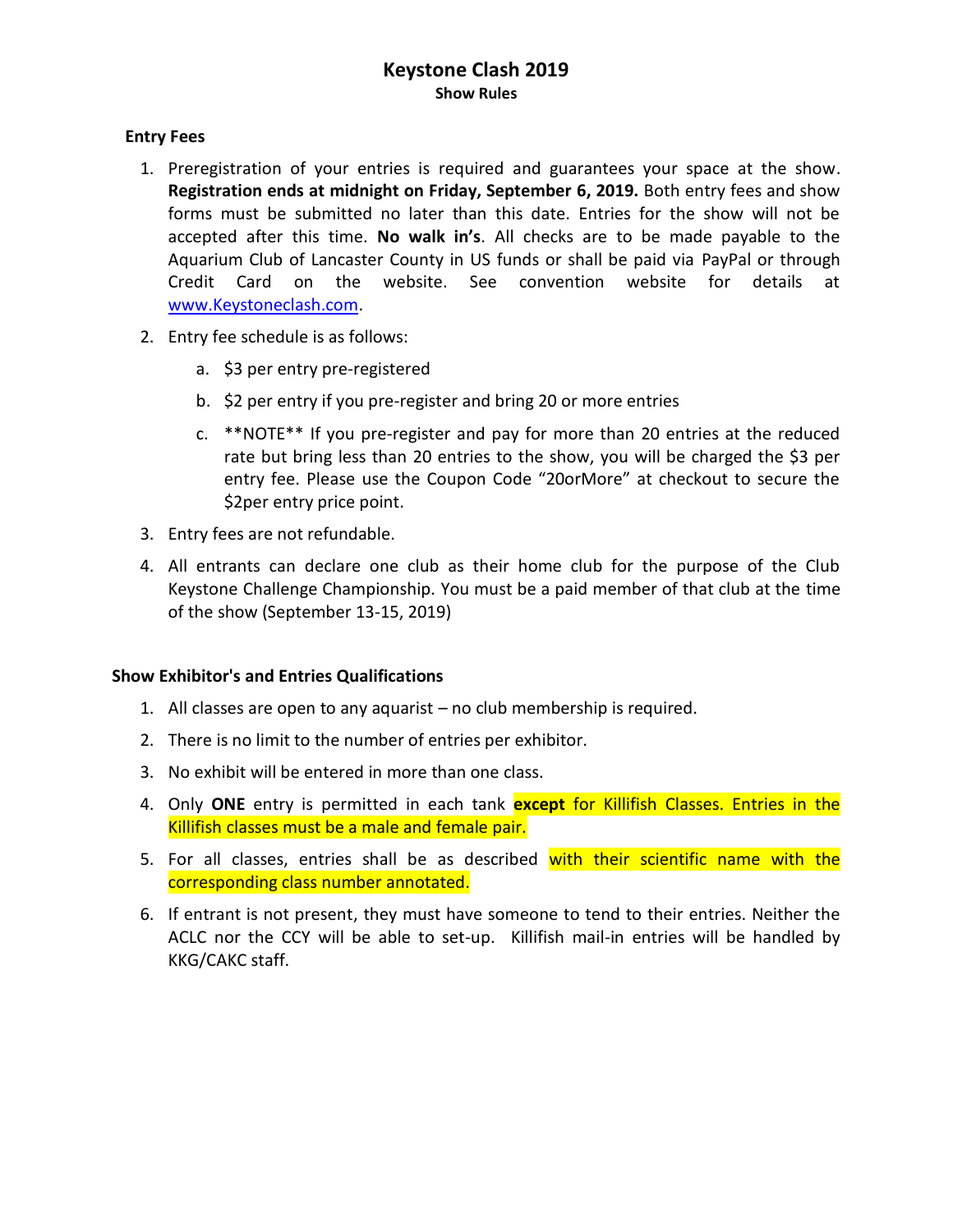# **Keystone Clash 2019 Show Rules**

#### **Show Rules**

- 1. All exhibits must be set up on either Friday September 13, between 12:00 PM and 1:00 AM Saturday or on Saturday, September 14 between 6:00 AM and 9:00 AM.
- 2. Tampering with any exhibit other than that which belongs to oneself is strictly forbidden. If an entry needs attention or needs to be moved for any reason, please inform a member of the Show Committee and they will attend to the situation.
- 3. No extensions or early teardowns without prior permission of the Show Committee.
- 4. All exhibits will be under the full control of the Show Committee while in the show, they must remain there for the duration of the show.
- 5. All entries shall be removed from the show area between 10:00 PM September 14 and 10:00 AM September 15. Items not claimed by 10 AM on September 15 will become the property of the ACLC and CCY and will be placed in the auction.
- 6. Neither the Clarion Hotel & Conference Center, Cichlid Club of York, nor Aquarium Club of Lancaster County will be held responsible for any loss or damage incurred during the show.
- 7. Exhibitors do have a responsibility to be careful with water and should take care not to spill.
- 8. Exhibitors may choose to have their exhibits auctioned. The exhibitor is responsible to be sure that those fish are bagged and properly labeled after judging is completed, as well as being registered for the auction according to the auction rules.
- 9. Filtered and treated water will be provided. Hotel water has been measured and the complete report is available to download **HERE**. However, water chemistry on Show day cannot be guaranteed.
- 10. For the Photography Class, photos of photographs are not allowed. All prints must be of a living animal. All entries must have been taken by the exhibitor. Digital prints should be as close to the original image as possible, (non-manipulated). These are photographic images that haven't been wildly altered from the originals with software tools (like Photoshop, In-design, Illustrator etc.), prior to printing or scanning. Exhibitors may use these computers editing tools to adjust for contrast, exposure, cropping and other traditional adjustments that could be obtained through a traditional darkroom process. Only basic image corrections such as sharpening, saturation, cropping, color balance and removal of dust, scratches or water spots are allowed. All photos should be at least 5"x7" or larger. Title of print or fish identification should be clearly marked on the back of the image or mount. Nothing should be on the photograph though that would identify the photographer. It is suggested that the prints be mounted on stiff backing or matted but this is not required.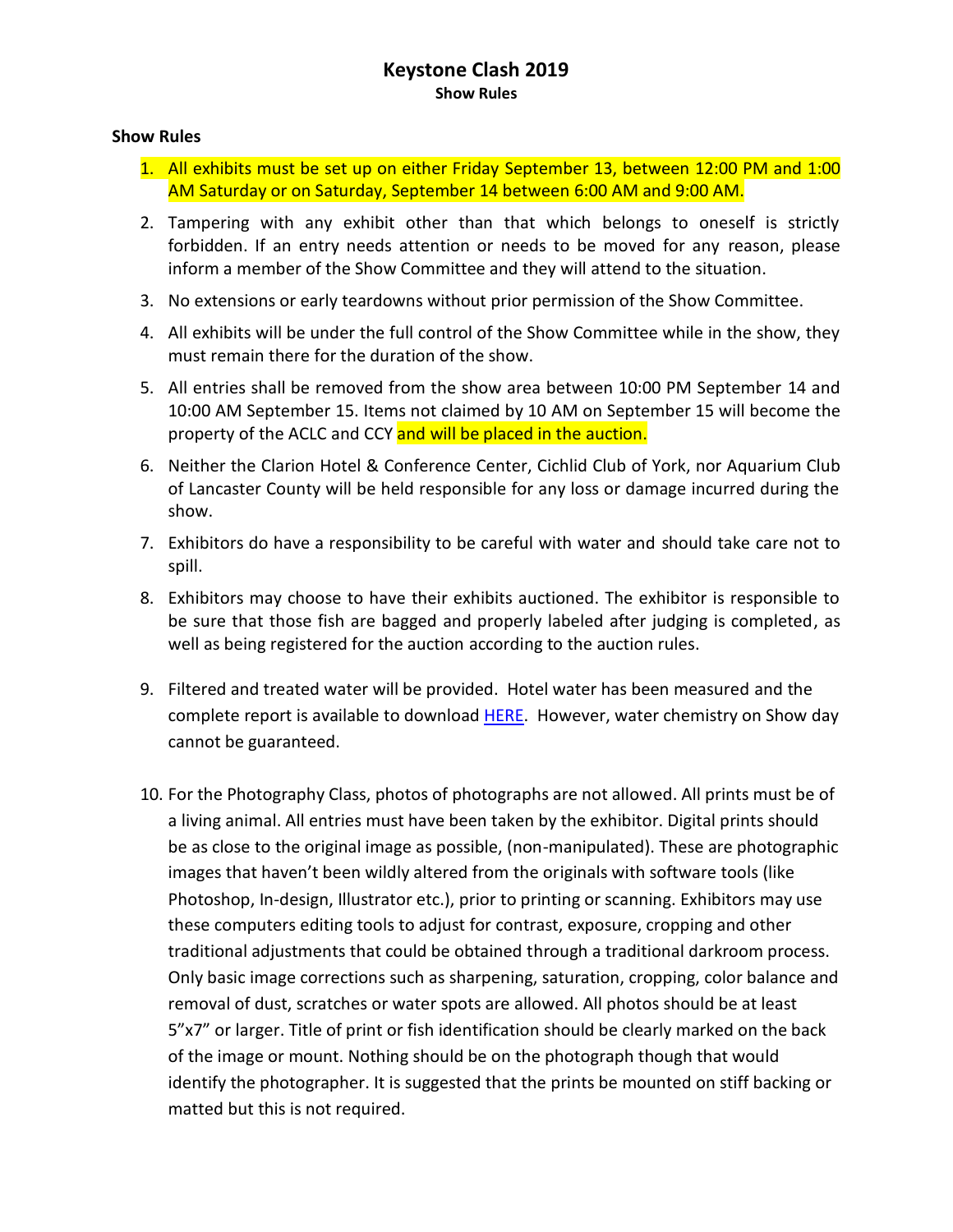# **Keystone Clash 2019 Show Rules**

11. Arts and Crafts Class Rules: All entries in this class must be aquatic related and be original work of the exhibitor

### **Equipment**

- 1. Containers: All non-photography/arts & crafts entries will be displayed in flat-sided containers. All containers shall be bare. Plants or decorations are not allowed. For Class 47 (Aquatic Plants), plants such as ferns or moss are permitted to be attached to rock or wood. ACLC and CCY will have a limited supply of containers for pre-registered travelers which must be requested during registration to be reserved. Please note on registration form how many you will need and what size (20T, 10, or 3).
- 2. Air: the show committee will provide air to within four feet of all exhibits. Exhibitors are to supply their own air stones. Sponges are optional. There will be no open-air lines.
- 3. Stands: Tables will be provided for all exhibits 3 gallons to 10 gallons. Exhibits over 10 gallons will require their own stands. Exhibits are not permitted to sit on the floor.
- 4. Lighting: No lights or reflectors are permitted.
- 5. Covers: All exhibits are to have full covers of the exhibitor's choice for the protection of the specimen(s) being displayed. Covers will be provided by the Clash **ONLY** for 3 gallon entries
- 6. Heaters: The show area is normally maintained at a minimum of 70 degrees. Heaters are not permitted except for the discus class. Entrants must bring their own heaters for the discus class.
- 7. Sprays: NO SPRAY TYPE WINDOW CLEANERS PERMITTED IN THE SHOW AREA.

## **Judging**

- 1. Judging will take place on Saturday morning, September 14, 2019 beginning at 9:00 AM.
- 2. There will be awards for 1st, 2nd and 3rd place in each class. Decisions of the judges are final and are not subject to appeal.
- 3. Classification and size of fishes to be determined by references chosen by the show committee.
- 4. Photography class: Judging will be based on art, technical skill, and the ability of the Judge to identify the subject(s).
- 5. The CCY and ACLC reserve the right to combine or split classes as deemed necessary to provide a competitive show.
- 6. Judges shall move entries into the correct class if the entry is not properly classified. Being entered in the wrong class is not justification for disqualification of an entry.
- 7. Judges may disqualify entries for deformities, disease, injury or other health conditions.